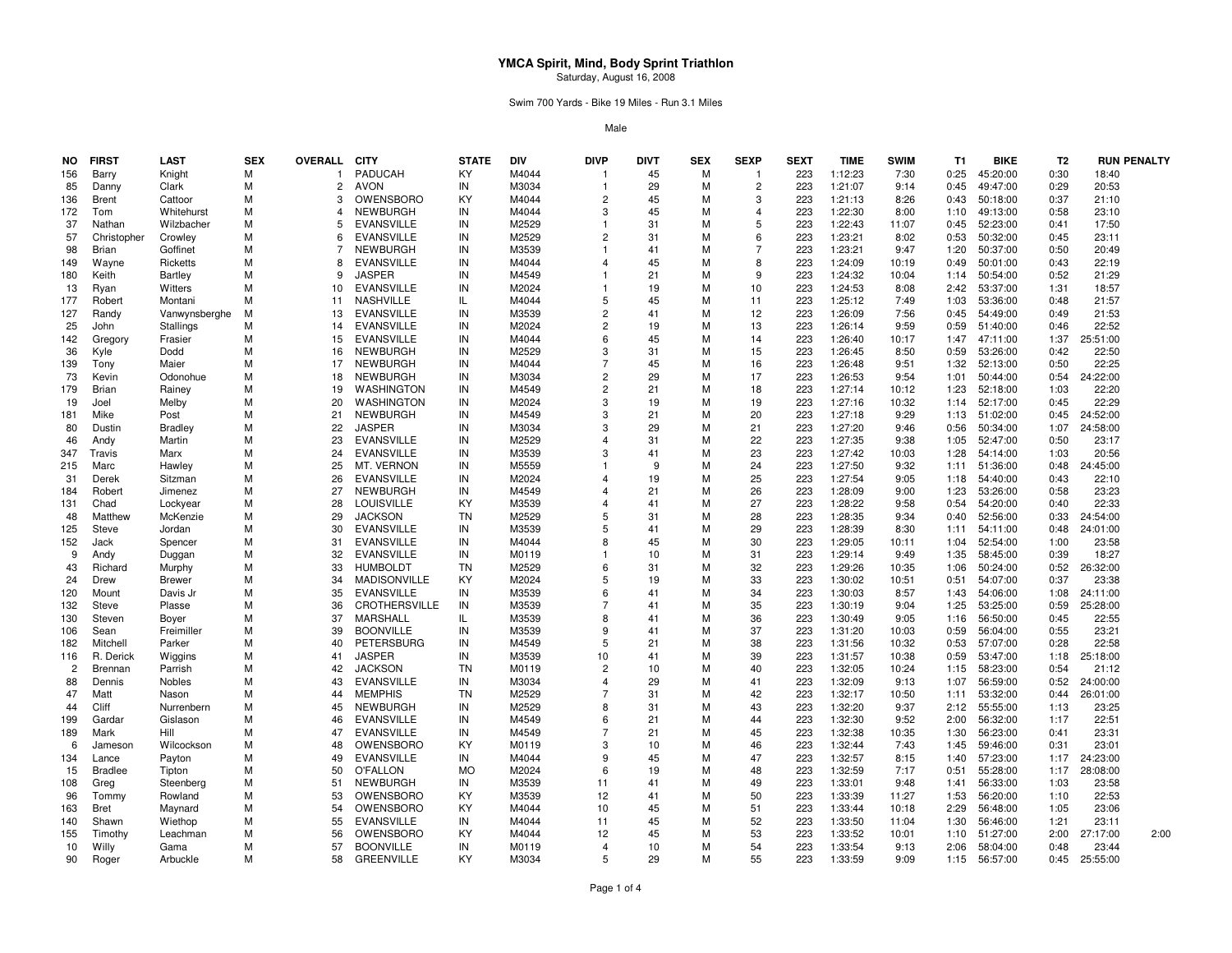Swim 700 Yards - Bike 19 Miles - Run 3.1 Miles

| 63             | Zach         | Snyder         | м | 59  | <b>EVANSVILLE</b>   | IN | M2529 | 9              | 31 | M | 56  | 223 | 1:34:13 | 9:24  | 1:37 | 55:50:00 | 0:51 | 26:33:00 |      |
|----------------|--------------|----------------|---|-----|---------------------|----|-------|----------------|----|---|-----|-----|---------|-------|------|----------|------|----------|------|
| 166            | Wesley       | Noble          | M | 60  | <b>TELL CITY</b>    | IN | M4044 | 13             | 45 | M | 57  | 223 | 1:34:16 | 9:10  | 1:42 | 1:01:06  | 1:02 | 21:19    |      |
| 23             | Darby        | Baker          | м | 61  | <b>SULLIVAN</b>     | IN | M2024 | 7              | 19 | M | 58  | 223 | 1:34:22 | 11:14 | 2:16 | 55:17:00 | 1:10 | 24:28:00 |      |
| 124            | Roger        | Orth           | м | 62  | <b>EVANSVILLE</b>   | IN | M3539 | 13             | 41 | M | 59  | 223 | 1:34:27 | 10:11 | 1:48 | 52:00:00 | 1:26 | 29:04:00 |      |
| 69             | David        | Clifford       | м | 63  | LOUISVILLE          | KY | M3034 | 6              | 29 | M | 60  | 223 | 1:34:29 | 9:53  | 1:32 | 55:52:00 | 1:02 | 24:12:00 | 2:00 |
| 71             | Chris        | Hitch          | М | 64  | <b>EVANSVILLE</b>   | IN | M3034 | 7              | 29 | М | 61  | 223 | 1:34:44 | 7:05  | 1:47 | 58:29:00 | 0:56 | 26:28:00 |      |
| 115            | Michael      | Kemp           | м | 65  | <b>BOONVILLE</b>    | IN | M3539 | 14             | 41 | M | 62  | 223 | 1:34:44 | 10:39 | 1:28 | 53:36:00 | 0:45 | 28:17:00 |      |
| 185            | Andrew       | Tharp          | м | 66  | <b>EVANSVILLE</b>   | IN | M4549 | 8              | 21 | M | 63  | 223 | 1:34:45 | 7:51  | 1:11 | 56:59:00 | 1:16 | 27:30:00 |      |
|                |              |                |   |     |                     |    |       |                |    |   |     |     |         |       |      |          |      |          |      |
| 220            | Michael      | Kearns         | м | 67  | <b>EVANSVILLE</b>   | IN | M6064 |                |    | M | 64  | 223 | 1:34:52 | 9:48  | 1:22 | 56:37:00 | 1:18 | 25:49:00 |      |
| 137            | Ray          | Lutgring       | м | 68  | <b>ELBERFELD</b>    | IN | M4044 | 14             | 45 | М | 65  | 223 | 1:35:00 | 10:45 | 1:46 | 55:59:00 | 1:03 | 25:29:00 |      |
| 94             | Scot         | Pemberton      | м | 69  | LYNNVILLE           | IN | M3539 | 15             | 41 | M | 66  | 223 | 1:35:29 | 10:41 | 1:47 | 57:09:00 | 1:10 | 24:44:00 |      |
| 133            | Stephen      | <b>Brown</b>   | м | 70  | <b>FERDINAND</b>    | IN | M3539 | 16             | 41 | M | 67  | 223 | 1:35:36 | 10:58 | 1:51 | 56:15:00 | 1:20 | 25:14:00 |      |
| 135            | Ken          | Thomas         | м | 71  | <b>EVANSVILLE</b>   | IN | M4044 | 15             | 45 | M | 68  | 223 | 1:35:36 | 10:10 | 1:46 | 58:01:00 | 1:20 | 24:21:00 |      |
| 176            | Anthony      | Brake          | м | 72  | <b>EVANSVILLE</b>   | IN | M4044 | 16             | 45 | M | 69  | 223 | 1:35:39 | 15:10 | 1:04 | 55:13:00 | 1:23 | 22:51    |      |
| 197            | Tom          | Dowd           | М | 73  | <b>EVANSVILLE</b>   | IN | M4549 | 9              | 21 | M | 70  | 223 | 1:35:50 | 10:30 | 2:00 | 59:18:00 | 1:25 | 22:39    |      |
| 103            | Richard      | Clements       | м | 74  | <b>EVANSVILLE</b>   | IN | M3539 | 17             | 41 | М | 71  | 223 | 1:36:06 | 10:01 | 1:49 | 58:08:00 | 1:36 | 24:34:00 |      |
| 224            | Mount        | Davis          | м | 75  | <b>LOUISVILLE</b>   | KY | M6569 | -1             | 5  | M | 72  | 223 | 1:36:07 | 10:43 | 1:15 | 55:59:00 | 1:25 | 26:47:00 |      |
| 129            | Tim          | Seav           | М | 76  | <b>EVANSVILLE</b>   | IN | M3539 | 18             | 41 | M | 73  | 223 | 1:36:22 | 10:18 | 1:31 | 58:27:00 | 1:03 | 25:06:00 |      |
| 141            | Steven       | Hoover         | м | 78  | NEWBURGH            | IN | M4044 | 17             | 45 | M | 74  | 223 | 1:36:30 | 10:04 | 1:30 | 1:00:19  | 0:39 | 24:00:00 |      |
| 343            | Stephen      | Reaves         | м | 79  | NEWBURGH            | IN | M3034 | 8              | 29 | M | 75  | 223 | 1:36:44 | 10:20 | 1:39 | 1:01:18  | 0:45 | 22:43    |      |
| 123            | Jeff         | Tilly          | М | 80  | NEWBURGH            | IN | M3539 | 19             | 41 | M | 76  | 223 | 1:36:45 | 10:23 | 1:00 | 57:59:00 | 1:44 | 25:41:00 |      |
| 75             | Joseph       | Merkel         | м | 81  | <b>EVANSVILLE</b>   | IN | M3034 | 9              | 29 | М | 77  | 223 | 1:36:48 | 10:37 | 2:01 | 58:45:00 | 0:29 | 24:57:00 |      |
| 158            | Keith        | Spaulding      | M | 82  | LOUISVILLE          | KY | M4044 | 18             | 45 | M | 78  | 223 | 1:37:07 | 10:15 | 1:27 | 58:16:00 | 0:49 | 26:22:00 |      |
| 5              | Drew         | Stroshine      | м | 83  | <b>EVANSVILLE</b>   | IN | M0119 | 5              | 10 | M | 79  | 223 | 1:37:08 | 8:25  | 2:04 | 1:02:27  | 0:42 | 23:33    |      |
| 102            | Nathan       | Hoover         | м | 84  | MT. VERNON          | IN | M3539 | 20             | 41 | M | 80  | 223 | 1:37:14 | 10:26 | 1:58 | 57:43:00 | 0:56 | 26:14:00 |      |
| 92             | Enrique      | Martinez       | м | 85  | <b>EVANSVILLE</b>   | IN | M3034 | 10             | 29 | M | 81  | 223 | 1:37:16 | 8:37  | 1:12 | 1:05:03  | 0:24 | 22:01    |      |
| $\overline{7}$ | Nate         | Kamrath        | м | 87  | <b>NEWBURGH</b>     | IN | M0119 | 6              | 10 | M | 82  | 223 | 1:37:19 | 6:38  | 1:49 | 1:00:43  | 0:25 | 27:47:00 |      |
|                |              |                | м |     | <b>FERDINAND</b>    |    | M2024 | 8              | 19 | M | 83  | 223 | 1:37:34 |       |      | 58:32:00 |      | 24:09:00 |      |
| 30             | Ryan         | Becher         |   | 88  |                     | IN |       |                |    |   |     |     |         | 11:12 | 1:56 |          | 1:47 |          |      |
| 50             | Kenneth      | Boone          | м | 89  | <b>EVANSVILLE</b>   | IN | M2529 | 10             | 31 | M | 84  | 223 | 1:37:39 | 10:29 | 2:46 | 58:41:00 | 1:04 | 24:42:00 |      |
| 99             | Matt         | <b>Bullock</b> | м | 91  | <b>EVANSVILLE</b>   | IN | M3539 | 21             | 41 | M | 85  | 223 | 1:38:11 | 10:32 | 1:06 | 55:29:00 | 1:48 | 29:18:00 |      |
| 110            | Steven       | Gresham        | м | 92  | LYNNVILLE           | IN | M3539 | 22             | 41 | M | 86  | 223 | 1:38:21 | 10:08 | 1:26 | 1:02:16  | 0:33 | 24:01:00 |      |
| 205            | Barry        | Englehardt     | м | 93  | <b>EVANSVILLE</b>   | IN | M5054 | -1             | 8  | M | 87  | 223 | 1:38:26 | 10:44 | 1:16 | 58:44:00 | 0:51 | 26:53:00 |      |
| 64             | Chad         | Flamion        | м | 94  | <b>NEWBURGH</b>     | IN | M3034 | 11             | 29 | M | 88  | 223 | 1:38:42 | 10:21 | 1:51 | 1:00:58  | 1:18 | 24:17:00 |      |
| 200            | Robert       | Kay            | м | 95  | <b>EVANSVILLE</b>   | IN | M4549 | 10             | 21 | M | 89  | 223 | 1:38:43 | 11:14 | 3:31 | 1:00:21  | 0:29 | 23:09    |      |
| 101            | Kevin        | Maynard        | м | 96  | LOUISVILLE          | KY | M3539 | 23             | 41 | M | 90  | 223 | 1:38:44 | 14:03 | 1:35 | 59:16:00 | 1:16 | 22:35    |      |
| 348            | Roger        | Cunningham Jr  | M | 97  | <b>MADISONVILLE</b> | KY | M2529 | 11             | 31 | M | 91  | 223 | 1:38:44 | 11:59 | 1:29 | 55:29:00 | 1:07 | 28:43:00 |      |
| 210            | <b>Bruce</b> | Fraser         | м | 98  | <b>EVANSVILLE</b>   | IN | M5559 | $\overline{2}$ | 9  | M | 92  | 223 | 1:38:50 | 10:44 | 1:28 | 57:13:00 | 1:02 | 28:25:00 |      |
| 157            | Cody         | Riley          | м | 101 | <b>NEWBURGH</b>     | IN | M4044 | 19             | 45 | M | 93  | 223 | 1:38:58 | 10:42 | 1:50 | 55:38:00 | 1:45 | 29:06:00 |      |
| 62             | Timothy      | Peceniak       | м | 102 | <b>GLEN ELLYN</b>   | IL | M2529 | 12             | 31 | M | 94  | 223 | 1:39:01 | 11:16 | 2:30 | 1:00:43  | 1:15 | 23:19    |      |
| 112            | Chris        | Lancaster      | м | 103 | <b>VINCENNES</b>    | IN | M3539 | 24             | 41 | M | 95  | 223 | 1:39:04 | 10:31 | 2:13 | 1:02:25  | 1:00 | 22:58    |      |
| 194            | Dave         | Keller         | м | 104 | NEWBURGH            | IN | M4549 | 11             | 21 | M | 96  | 223 | 1:39:05 | 10:44 | 1:29 | 59:13:00 | 1:49 | 25:53:00 |      |
| 65             | Brian        | Tinius         | м | 105 | OWENSBORO           | KY | M3034 | 12             | 29 | M | 97  | 223 | 1:39:06 | 10:03 | 1:25 | 59:52:00 | 1:00 | 26:48:00 |      |
| 190            | Dean         | <b>Brinker</b> | м | 106 | <b>EVANSVILLE</b>   | IN | M4549 | 12             | 21 | M | 98  | 223 | 1:39:08 | 10:23 | 1:34 | 58:11:00 | 1:13 | 27:49:00 |      |
| 117            | Earl         | <b>Borders</b> | м | 107 | <b>NEWBURGH</b>     | IN | M3539 | 25             | 41 | M | 99  | 223 | 1:39:10 | 10:45 | 2:15 | 1:00:45  | 1:28 | 23:58    |      |
| 89             | Conrad       | Peyton         | м | 108 | <b>CYNTHIANA</b>    | IN | M3034 | 13             | 29 | M | 100 | 223 | 1:39:12 | 10:45 | 2:00 | 59:46:00 | 1:14 | 25:30:00 |      |
| 34             | William      | Wargel Jr.     | м | 110 | <b>EVANSVILLE</b>   | IN | M2529 | 13             | 31 | M | 101 | 223 | 1:39:14 | 11:38 | 1:20 | 56:11:00 | 1:30 | 28:38:00 |      |
|                |              | Schoonover     | м | 112 | <b>OAKLAND CITY</b> | IN | M2529 | 14             | 31 | M | 102 | 223 | 1:39:38 | 9:48  | 1:21 | 1:01:16  | 0:50 | 26:25:00 |      |
| 61             | Nathan       |                |   |     |                     |    |       |                |    |   |     |     |         |       |      |          |      |          |      |
| 342            | Wesley       | Laake          | м | 113 | <b>FERDINAND</b>    | IN | M2529 | 15             | 31 | M | 103 | 223 | 1:39:40 | 10:52 | 1:48 | 57:24:00 | 1:17 | 28:21:00 |      |
| 67             | Tim          | Roman          | м | 115 | <b>EVANSVILLE</b>   | IN | M3034 | 14             | 29 | M | 104 | 223 | 1:39:49 | 15:02 | 2:23 | 1:03:40  | 0:23 | 18:24    |      |
| 114            | Matt         | Vassy          | м | 117 | NEWBURGH            | IN | M3539 | 26             | 41 | M | 105 | 223 | 1:40:48 | 11:49 | 1:54 | 56:51:00 | 1:38 | 28:38:00 |      |
| 202            | Jon          | Golding        | м | 118 | <b>EVANSVILLE</b>   | IN | M5054 | $\overline{2}$ | 8  | M | 106 | 223 | 1:40:52 | 10:30 | 2:13 | 1:02:49  | 0:58 | 24:24:00 |      |
| 192            | Greg         | Wilhite        | м | 120 | <b>NEWBURGH</b>     | IN | M4549 | 13             | 21 | M | 107 | 223 | 1:41:00 | 11:29 | 1:49 | 1:00:12  | 1:04 | 26:27:00 |      |
| 26             | Brian        | Meunier        | м | 121 | <b>EVANSVILLE</b>   | IN | M2024 | 9              | 19 | M | 108 | 223 | 1:41:02 | 12:07 | 3:44 | 59:30:00 | 1:46 | 23:58    |      |
| 209            | Fred         | Heseman        | м | 123 | <b>CHANDLER</b>     | IN | M5559 | 3              | 9  | М | 109 | 223 | 1:41:06 | 12:25 | 2:06 | 1:01:40  | 1:09 | 23:47    |      |
| 195            | Sam          | Conner         | м | 124 | <b>EVANSVILLE</b>   | IN | M4549 | 14             | 21 | M | 110 | 223 | 1:41:16 | 10:49 | 1:01 | 56:54:00 | 0:55 | 31:39:00 |      |
| 105            | Derick       | Townsend       | м | 125 | <b>EVANSVILLE</b>   | IN | M3539 | 27             | 41 | M | 111 | 223 | 1:41:19 | 9:53  | 2:01 | 58:22:00 | 1:31 | 29:34:00 |      |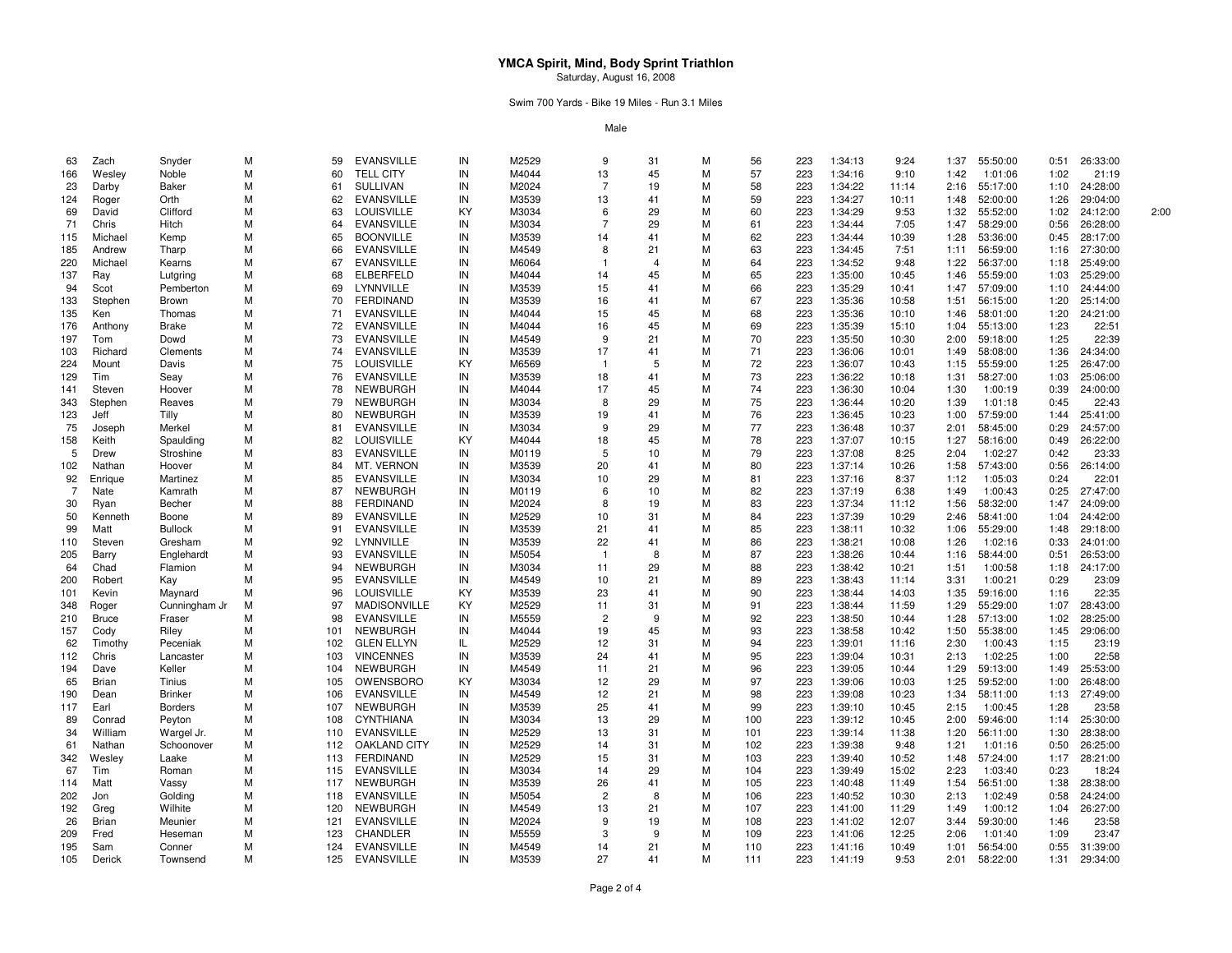Swim 700 Yards - Bike 19 Miles - Run 3.1 Miles

| 33  | Kent        | Gross         | М | 126 | WASHINGTON           | IN | M2024 | 10                      | 19 | M | 112 | 223 | 1:41:30 | 10:33 | 1:58 | 59:04:00 | 0:58 | 28:59:00 |
|-----|-------------|---------------|---|-----|----------------------|----|-------|-------------------------|----|---|-----|-----|---------|-------|------|----------|------|----------|
| 49  | David       | Franklin      | М | 127 | <b>GREENWOOD</b>     | IN | M2529 | 16                      | 31 | M | 113 | 223 | 1:41:39 | 8:47  | 1:31 | 1:06:18  | 1:00 | 24:05:00 |
| 212 | Gregory     | Hammer        | M | 128 | <b>EVANSVILLE</b>    | IN | M5559 | $\overline{\mathbf{A}}$ | 9  | M | 114 | 223 | 1:41:52 | 14:02 | 1:51 | 58:09:00 | 1:16 | 26:35:00 |
| 72  | Scott       | Mullins       | М | 129 | <b>HENDERSON</b>     | KY | M3034 | 15                      | 29 | М | 115 | 223 | 1:41:54 | 10:10 | 1:57 | 1:01:33  | 1:05 | 27:10:00 |
| 193 | Steven      | Titzer        | M | 130 | <b>EVANSVILLE</b>    | IN | M4549 | 15                      | 21 | M | 116 | 223 | 1:41:54 | 10:55 | 3:04 | 1:00:33  | 1:57 | 25:27:00 |
| 147 | Scott       | Vanwormer     | М | 131 | <b>EVANSVILLE</b>    | IN | M4044 | 20                      | 45 | М | 117 | 223 | 1:41:54 | 10:26 | 2:49 | 59:32:00 | 2:07 | 27:03:00 |
| 107 | Todd        | <b>Biever</b> | М | 132 | <b>LEWISPORT</b>     | KY | M3539 | 28                      | 41 | M | 118 | 223 | 1:42:00 | 10:05 | 1:53 | 1:03:05  | 1:09 | 25:51:00 |
| 151 | Doug        | Adams         | M | 133 | WASHINGTON           | IN | M4044 | 21                      | 45 | M | 119 | 223 | 1:42:15 | 10:14 | 1:23 | 1:05:54  | 0:39 | 24:06:00 |
|     |             |               |   |     |                      |    |       |                         |    |   |     |     |         |       |      |          |      |          |
| 128 | Todd        | <b>Butler</b> | М | 134 | <b>EVANSVILLE</b>    | IN | M3539 | 29                      | 41 | M | 120 | 223 | 1:42:17 | 10:28 | 1:59 | 1:01:39  | 1:37 | 26:36:00 |
| 161 | Matthew     | Wandtke       | М | 135 | <b>EVANSVILLE</b>    | IN | M4044 | 22                      | 45 | М | 121 | 223 | 1:42:34 | 10:14 | 2:31 | 1:00:53  | 2:07 | 26:52:00 |
| 174 | Mikeal      | Lashbrook     | М | 136 | <b>EVANSVILLE</b>    | IN | M4044 | 23                      | 45 | M | 122 | 223 | 1:42:44 | 10:28 | 2:02 | 1:03:12  | 1:23 | 25:42:00 |
| 160 | Martin      | Brown         | М | 138 | <b>EVANSVILLE</b>    | IN | M4044 | 24                      | 45 | М | 123 | 223 | 1:43:23 | 9:40  | 3:25 | 1:00:36  | 2:36 | 27:07:00 |
| 111 | Chris       | Peart         | M | 140 | <b>MADISONVILLE</b>  | KY | M3539 | 30                      | 41 | M | 124 | 223 | 1:43:38 | 10:49 | 2:00 | 58:03:00 | 0:40 | 32:08:00 |
| 95  | Rick        | Martin        | М | 141 | <b>EVANSVILLE</b>    | IN | M4044 | 25                      | 45 | М | 125 | 223 | 1:43:42 | 8:47  | 1:53 | 1:01:16  | 1:56 | 29:52:00 |
| 113 | Kevin       | Jasper        | М | 142 | OWENSBORO            | KY | M3539 | 31                      | 41 | M | 126 | 223 | 1:43:47 | 10:36 | 1:12 | 59:18:00 | 1:12 | 31:30:00 |
| 104 | Marc        | Fella         | M | 143 | <b>FISHERS</b>       | IN | M3539 | 32                      | 41 | M | 127 | 223 | 1:43:53 | 9:16  | 2:17 | 1:02:54  | 1:12 | 28:17:00 |
| 178 | Jeff        | Nelson        | М | 145 | OWENSVILLE           | IN | M4044 | 26                      | 45 | М | 128 | 223 | 1:44:18 | 11:09 | 3:14 | 59:49:00 | 1:48 | 28:20:00 |
| 3   | Nick        | Yates         | М | 146 | <b>NEWBURGH</b>      | IN | M0119 | $\overline{7}$          | 10 | M | 129 | 223 | 1:44:18 | 12:22 | 1:34 | 58:33:00 | 1:22 | 30:29:00 |
| 78  | Ryan        | Patterson     | М | 147 | <b>GREENVILLE</b>    | KY | M3034 | 16                      | 29 | М | 130 | 223 | 1:44:28 | 11:36 | 2:03 | 1:07:55  | 1:05 | 21:51    |
| 58  | Michael     | Balich        | M | 149 | <b>EVANSVILLE</b>    | IN | M2529 | 17                      | 31 | M | 131 | 223 | 1:44:40 | 11:23 | 3:28 | 59:53:00 | 2:04 | 27:55:00 |
| 60  | Brian       | Pope          | M | 150 | <b>NEWBURGH</b>      | IN | M2529 | 18                      | 31 | М | 132 | 223 | 1:44:49 | 11:14 | 2:00 | 1:01:18  | 1:41 | 28:38:00 |
| 76  | Abram       | Devonshire    | М | 151 | <b>EVANSVILLE</b>    | IN | M3034 | 17                      | 29 | M | 133 | 223 | 1:45:12 | 9:48  | 2:38 | 1:04:25  | 1:54 | 26:29:00 |
| 79  | Todd        | Donohoo       | М | 152 | LYNNVILLE            | IN | M3034 | 18                      | 29 | М | 134 | 223 | 1:45:23 | 9:31  | 1:39 | 1:05:09  | 0:48 | 28:18:00 |
| 208 | Michael     | Wagoner       | М | 153 | <b>EVANSVILLE</b>    | IN | M5054 | 3                       | 8  | M | 135 | 223 | 1:45:30 | 11:10 | 4:09 | 1:03:13  | 1:54 | 25:07:00 |
| 225 | Hank        | Hudson        | М | 155 | MT. VERNON           | IN | M6569 | $\overline{2}$          | 5  | М | 136 | 223 | 1:45:49 | 11:36 | 2:16 | 57:22:00 | 2:31 | 32:07:00 |
| 122 | James       | Francis       | M | 157 | <b>NEWBURGH</b>      | IN | M3539 | 33                      | 41 | M | 137 | 223 | 1:46:04 | 11:25 | 2:09 | 1:04:49  | 0:34 | 27:10:00 |
|     |             |               | м | 159 |                      |    |       | 34                      | 41 | М |     |     |         |       | 1:41 |          |      |          |
| 121 | Jason       | McNeily       |   |     | <b>BOWLING GREEN</b> | KY | M3539 | 8                       |    |   | 138 | 223 | 1:47:14 | 11:49 |      | 1:04:24  | 2:00 | 27:21:00 |
| 8   | Eric        | Peckenpaugh   | M | 163 | <b>EVANSVILLE</b>    | IN | M0119 |                         | 10 | М | 139 | 223 | 1:47:45 | 9:54  | 1:01 | 1:13:21  | 0:42 | 22:50    |
| 81  | Cesar       | Lau           | М | 164 | <b>NEWBURGH</b>      | IN | M3034 | 19                      | 29 | М | 140 | 223 | 1:47:57 | 12:46 | 2:16 | 59:59:00 | 1:17 | 31:41:00 |
| 87  | Houston     | Lamey         | М | 168 | <b>EVANSVILLE</b>    | IN | M3034 | 20                      | 29 | М | 141 | 223 | 1:48:05 | 11:09 | 2:20 | 1:03:35  | 1:27 | 29:35:00 |
| 119 | Todd        | McGhee        | М | 169 | <b>NEWBURGH</b>      | IN | M3539 | 35                      | 41 | M | 142 | 223 | 1:48:13 | 10:34 | 3:53 | 1:06:57  | 1:45 | 25:06:00 |
| 214 | David       | Brown         | M | 170 | <b>BOONVILLE</b>     | IN | M5559 | 5                       | 9  | М | 143 | 223 | 1:48:19 | 10:51 | 2:09 | 1:05:14  | 0:49 | 29:17:00 |
| 27  | Ryan        | Hale          | М | 173 | <b>EVANSVILLE</b>    | IN | M2024 | 11                      | 19 | М | 144 | 223 | 1:49:07 | 11:31 | 3:12 | 1:00:07  | 1:37 | 32:42:00 |
| 162 | Kwan        | Hongladarom   | М | 174 | MT. VERNON           | IN | M4044 | 27                      | 45 | М | 145 | 223 | 1:49:07 | 11:11 | 1:39 | 58:56:00 | 1:47 | 35:35:00 |
| -11 | Derek       | Messmer       | М | 176 | <b>JASPER</b>        | IN | M0119 | 9                       | 10 | М | 146 | 223 | 1:49:16 | 11:37 | 2:21 | 1:08:13  | 1:04 | 26:03:00 |
| 126 | Scott       | Bonnell       | M | 178 | <b>EVANSVILLE</b>    | IN | M3539 | 36                      | 41 | М | 147 | 223 | 1:49:20 | 9:45  | 2:19 | 1:07:36  | 0:59 | 28:43:00 |
| 38  | Nick        | Dahl          | М | 179 | <b>TERRE HAUTE</b>   | IN | M2529 | 19                      | 31 | M | 148 | 223 | 1:49:21 | 10:47 | 1:57 | 1:05:33  | 1:02 | 30:04:00 |
| 83  | Jeremy      | Garrett       | М | 181 | <b>HENDERSON</b>     | KY | M3034 | 21                      | 29 | М | 149 | 223 | 1:49:38 | 10:34 | 2:02 | 1:08:50  | 1:04 | 27:10:00 |
| 82  | James       | Lynch         | м | 182 | <b>NEWBURGH</b>      | IN | M3034 | 22                      | 29 | M | 150 | 223 | 1:49:57 | 10:20 | 1:53 | 1:07:32  | 0:55 | 29:19:00 |
| 175 | Alan        | Meier         | М | 183 | <b>EVANSVILLE</b>    | IN | M4044 | 28                      | 45 | M | 151 | 223 | 1:49:58 | 10:59 | 3:07 | 59:29:00 | 2:45 | 33:41:00 |
| 14  | Joey        | Swanson       | М | 185 | <b>EVANSVILLE</b>    | IN | M2024 | 12                      | 19 | M | 152 | 223 | 1:50:03 | 10:44 | 2:01 | 1:06:44  | 0:41 | 29:56:00 |
| 118 | Mark        | McAnulty      | М | 186 | <b>NEWBURGH</b>      | IN | M3539 | 37                      | 41 | М | 153 | 223 | 1:50:11 | 10:22 | 2:43 | 1:12:26  | 0:59 | 23:44    |
| 42  | Paul        | Stone         | М | 187 | <b>EVANSVILLE</b>    | IN | M2529 | 20                      | 31 | M | 154 | 223 | 1:50:26 | 10:49 | 2:08 | 1:06:14  | 1:19 | 29:57:00 |
| 213 | Robert      | Sellin        | M | 189 | <b>LEXINGTON</b>     | KY | M5559 | 6                       | 9  | M | 155 | 223 | 1:50:38 | 12:33 | 2:05 | 1:04:22  | 1:13 | 30:27:00 |
| 35  | Drew        | Kinman        | М | 190 | <b>EVANSVILLE</b>    | IN | M2529 | 21                      | 31 | М | 156 | 223 | 1:50:39 | 12:21 | 2:40 | 1:05:39  | 0:36 | 29:25:00 |
| 186 | Richard     | Culiver       | М | 191 | <b>NEWBURGH</b>      | IN | M4549 | 16                      | 21 | M | 157 | 223 | 1:50:48 | 10:47 | 1:21 | 59:43:00 | 1:34 | 37:25:00 |
|     |             |               |   |     |                      |    |       |                         |    |   |     |     |         |       |      |          |      |          |
| 206 | David       | <b>Burton</b> | М | 192 | MT. CARMEL           | IL | M5054 | 4                       | 8  | М | 158 | 223 | 1:50:50 | 13:23 | 1:48 | 1:06:12  | 1:32 | 27:57:00 |
| 84  | Chad        | Hart          | М | 193 | <b>BOONVILLE</b>     | IN | M3034 | 23                      | 29 | М | 159 | 223 | 1:51:05 | 10:06 | 1:43 | 1:03:11  | 1:15 | 34:51:00 |
| 54  | Mike        | Backer        | M | 195 | <b>BOONVILLE</b>     | IN | M2529 | 22                      | 31 | М | 160 | 223 | 1:51:15 | 13:52 | 3:13 | 1:05:53  | 1:30 | 26:49:00 |
| 148 | Jeff        | Winchester    | М | 196 | <b>NEWBURGH</b>      | IN | M4044 | 29                      | 45 | М | 161 | 223 | 1:51:31 | 10:57 | 2:14 | 1:05:47  | 1:24 | 31:11:00 |
| 32  | <b>Nick</b> | Hayford       | M | 197 | <b>NEWBURGH</b>      | IN | M2024 | 13                      | 19 | M | 162 | 223 | 1:51:31 | 11:23 | 3:52 | 1:02:03  | 1:25 | 32:50:00 |
| 153 | Mark        | Hodoval       | М | 198 | <b>EVANSVILLE</b>    | IN | M4044 | 30                      | 45 | M | 163 | 223 | 1:51:33 | 10:54 | 2:45 | 1:06:21  | 1:52 | 29:43:00 |
| 143 | Dana        | Greenfield    | М | 200 | <b>EVANSVILLE</b>    | IN | M4044 | 31                      | 45 | М | 164 | 223 | 1:51:40 | 15:39 | 2:37 | 1:05:07  | 1:19 | 27:00:00 |
| 59  | Christopher | Nolan         | M | 206 | <b>NEWBURGH</b>      | IN | M2529 | 23                      | 31 | М | 165 | 223 | 1:52:21 | 13:11 | 4:33 | 1:03:53  | 1:11 | 29:34:00 |
| 109 | Craig       | Haseman       | м | 210 | <b>EVANSVILLE</b>    | IN | M3539 | 38                      | 41 | М | 166 | 223 | 1:53:01 | 8:51  | 1:43 | 1:12:25  | 2:31 | 27:32:00 |
| 16  | Josh        | Magruder      | М | 211 | <b>VINCENNES</b>     | IN | M2024 | 14                      | 19 | M | 167 | 223 | 1:53:15 | 10:01 | 1:20 | 1:08:23  | 0:35 | 32:59:00 |